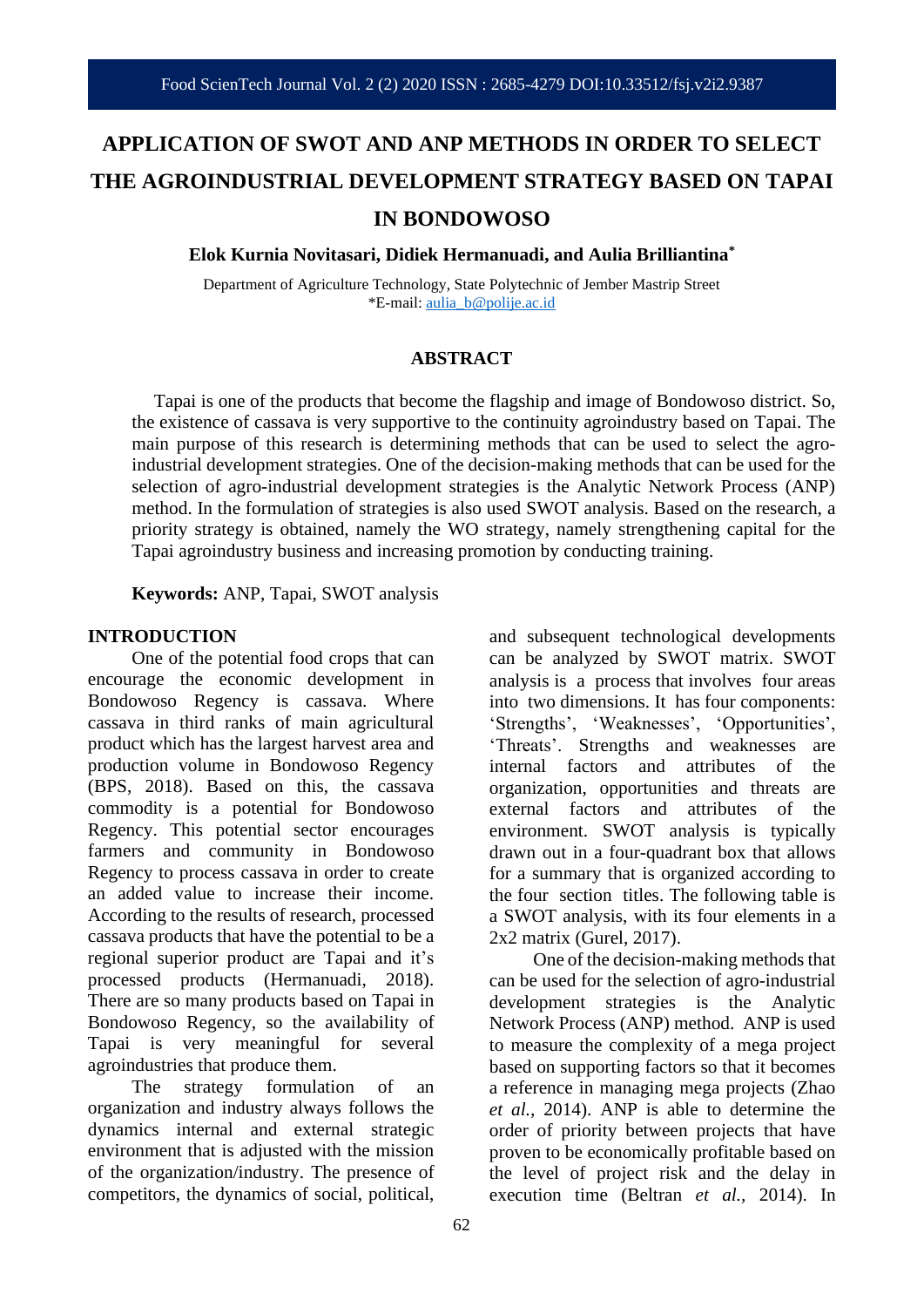previous research, the ANP method was used in decision support in determining the strategy for developing robusta coffee in Jember, where ANP could help stakeholders in making decisions by ranking alternatives (Kasutjianingati, 2020).

The purpose of the research is to obtain the weight of the criteria and sub-criteria for the development strategy of the Tapai agroindustry in Bondowoso Regency using the Analytic Network Process (ANP) method. The results of the research are expected to maintain the existence and availability of Tapai so that several Tapai-based processed agroindustries can fulfill the consumer demand in the market. So that by carrying out this analysis, steps or strategies that need can be taken to support the development of a agroindustry based on Tapai in Bondowoso Regency can be obtained or formulated.

## **MATERIALS AND METHODS**

This research is a holistic qualitative research in which all factors are taken into account as a whole, depending on each other for the benefit of all. Therefore, much more theory is needed because it must be adapted to the phenomena developing in the field (David, 2013). The framework for developing agroindustry based on Tapai in Bondowoso Regency (Figure 1) was obtained through a survey and direct inquiries from the agroindustry, in this case, UMKM that process products based on Tapai, so the actual conditions being faced are known. Supported by the opinion of experts that are compared between theory and reality, so that strategic issues can be obtained. These alternative strategies are the result of weighting the SWOT analysis which is then prioritized using the ANP method.

In this research, the method used is a case study. The case study method is the right strategy if the researcher has little opportunity to control the events to be investigated and the focus of the research lies on contemporary phenomena in the context of real life (Hermanuadi *et al.,* 2020).

## **Methods**

#### **Research Techniques and Data Collection**

The research technique used is survey method. The data used are primary data and

# *Application of SWOT and ANP Method …..*

secondary data. Primary data is obtained directly from respondents through observation and interviews guided by questionnaires. Secondary data were obtained from related institutions, such as the Central Bureau of Statistics, the Department of Agriculture, journals, books, and internet media in accordance with this research.



Figure 1. Agroindustrial based on Tapai development research framework in Bondowoso Regency

#### **Respondent Determination Techniques**

The number of industries based on Tapai in Bondowoso Regency is 506 and a sample size of 5 industry players is determined purposively with the provisions that the industry players sampled (respondents) are UMKM owners based on Tapai and have been running for at least 5 years. Apart from samples from industry players, informants who were determined purposively were also taken, namely 2 academics and 1 head of the Industry and Trade Office of Bondowoso Regency.

#### **Analysis Technique**

The analysis technique in this study was carried out in 2 stages, namely by using descriptive qualitative analysis (SWOT) to complement the results of the qualitative analysis which were then quantified using the ANP method. By using this approach it is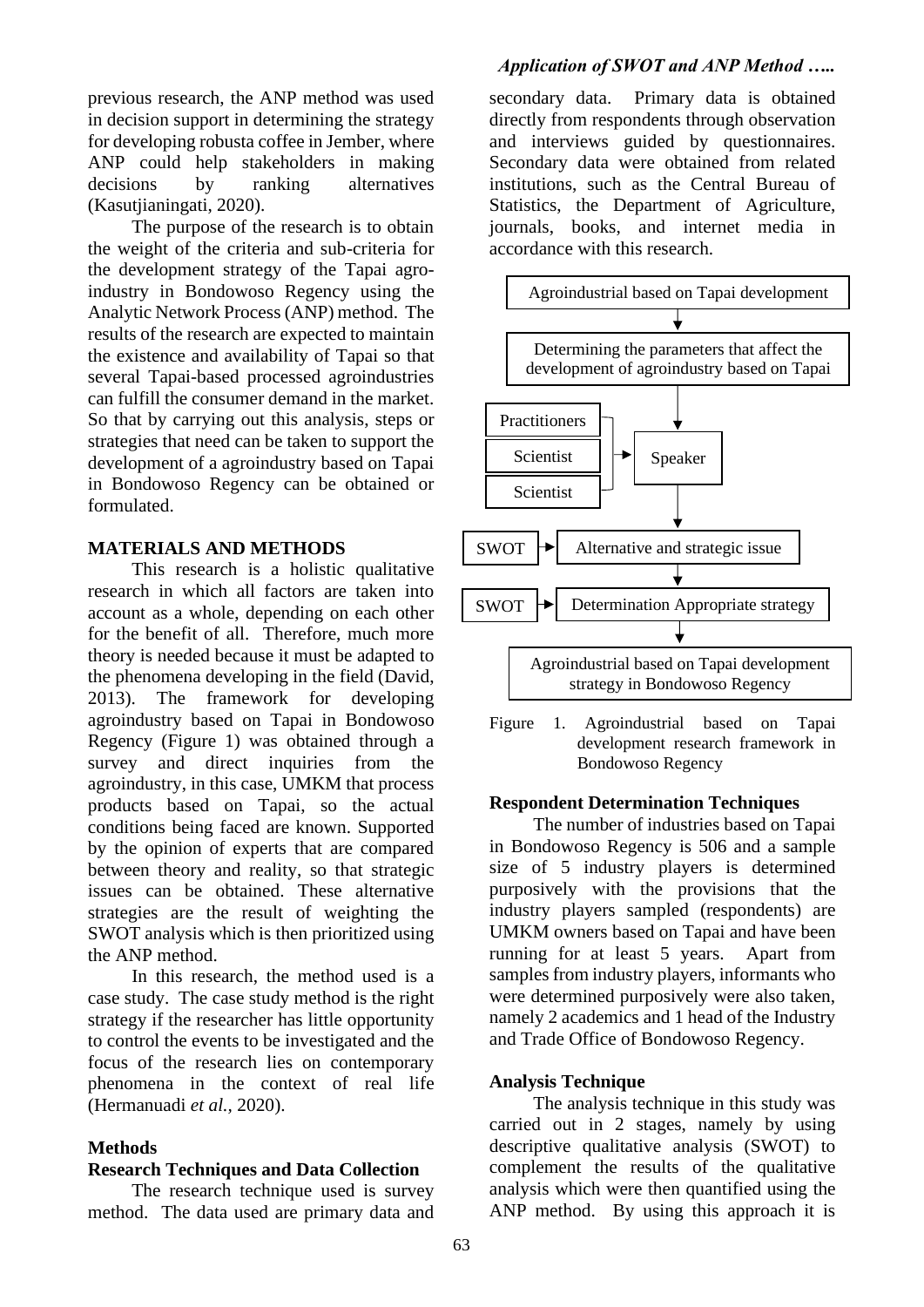### *Novitasari, EK, et al.*

expected to obtain a holistic analysis result. SWOT analysis (Strength, Weakness, Opportunity, Threat) is an analysis tool used to identify various factors that influence strategy formulation (Suwarsono, 2002). The qualitative approach to SWOT analysis can produce strategic alternatives that can be taken by the company by looking at the relationship between SWOT factors (Marimin, 2004). These alternative strategies have different ways to improve the performance of an organization (Sammut, 2015).

Analytic Network Process or ANP is a mathematical theory that allows a decision maker to deal with interconnected factors (dependence) and systematic feedback (feedback). These connections are oriented only to elements in lower levels. A network has clusters of elements, with the elements in one cluster being connected to elements in another cluster (outer dependence) or the same cluster (inner dependence). A hierarchy is a special case of a network with connections going only in one direction.

The priorities derived from pairwise comparison matrices are entered as parts of the columns of a super matrix. The super matrix represents the influence priority of an element on the left of the matrix on an element at the top of the matrix with respect to a particular control criterion. A super matrix along with an example of one of its general entry matrices is shown in Figure 2.

|                                                      | c,         | C,       | $C_{N,2}$                                                                                                                                  | $C_{N-1}$        | $C_{N}$ |
|------------------------------------------------------|------------|----------|--------------------------------------------------------------------------------------------------------------------------------------------|------------------|---------|
| $e_{11}$ a a $\bullet$<br>$e_{1n}e_{2n}$ as $e_{2n}$ |            |          | $e_{(N_2)}$ and $e_{N-2,n_{N-2}}$<br>$\mathsf{e}_{\mathsf{N-1}}\mathsf{A}^{\bullet\bullet\bullet}\mathsf{e}_{\mathsf{N-2}}_{\mathsf{N-1}}$ |                  |         |
| ę,<br>$\mathsf{C}_1$<br>$\ddot{\cdot}$               |            | 0        |                                                                                                                                            |                  |         |
| $\overset{\mathtt{e}_{\mathtt{S1}}}{\bullet}$<br>٠,  | $W_{21}$ 0 |          |                                                                                                                                            |                  |         |
|                                                      | 0          | $W_{32}$ | 0                                                                                                                                          |                  |         |
|                                                      |            |          |                                                                                                                                            |                  |         |
| $\mathsf{e}_{\rm NL}$                                |            | 0        | $W_{\text{n-1 n-2}}$                                                                                                                       | $\boldsymbol{0}$ |         |
| $\mathsf{C_{N}}$<br>$e_{\text{N}}$ .                 |            |          | 0                                                                                                                                          | $W_{n, n-1}$     |         |

Figure 2. A super matrix of Hierarchy

ANP is a method of decision making based on the many criteria (parameters) developed by Thomas L. Saaty. This method is a new approach to qualitative methods which is a continuation of the previous methods, namely the Analytic Hierarchy Process (AHP) (Saaty, 2008). According to Aziz (2003), ANP is used to solve problems that depend on alternatives and existing criteria.

An ANP network can have criteria and alternatives in it, which are now called nodes. Besides using a hierarchical network, decision making can also be done by creating a feedback network. This network more accurately describes the conditions of a very complex research problem as stated earlier. The ANP method is able to improve the weaknesses of AHP in the form of the ability to accommodate the linkages between criteria or alternatives (Saaty, 2006).

# **RESULTS AND DISCUSSION IFE (Internal Factor Evaluation) Matrix**

Based on the interviews and validation that has been carried out, there are 13 indicators that are internal indicators (strengths and weaknesses) of the agroindustry Tapai in Bondowoso Regency. Assigning weights to each factor based on the consideration of "very important" (0.1) up to "very unimportant" (0.0), which factors are likely to have an impact.

Further ratings are calculated for each factor by providing a scale ranging from 4 (outstanding) to 1 (poor) based on the influence of these factors on the development of Agro-industrial Based on Tapai Based on the calculations in Table 1, it can be seen that the total internal matrix of strength is 1.49 and the total internal matrix of weakness is 1.52 so that the total score of the overall internal matrix is 3.01.

Table 1. Internal Factors Matrix of Agro-industrial Based on Tapai in Bondowoso Regency

| NO             | DOMINANT INTERNAL FACTORS<br><b>STRENGTHS</b> | Amount | Rating | Weight | Weight x<br>Rating |
|----------------|-----------------------------------------------|--------|--------|--------|--------------------|
|                |                                               |        |        |        |                    |
|                | <b>Taste and Product Quality</b>              |        |        | 0.04   | 0,05               |
|                | The supporting facilities of the operation    | 6      |        | 0.05   | 0,07               |
|                | <b>Experience in Industry</b>                 | 13     | 3      | 0.10   | 0,32               |
| $\overline{4}$ | Product practicality (easy to carry)          | 13     |        | 0.10   | 0.32               |
|                | The labeling of packaging                     | 11     | 3      | 0.08   | 0,23               |
| 6              | There is already a job description            | 16     | 4      | 0.12   | 0,48               |

*Food ScienTech Journal Vol. 2 (2) 2020*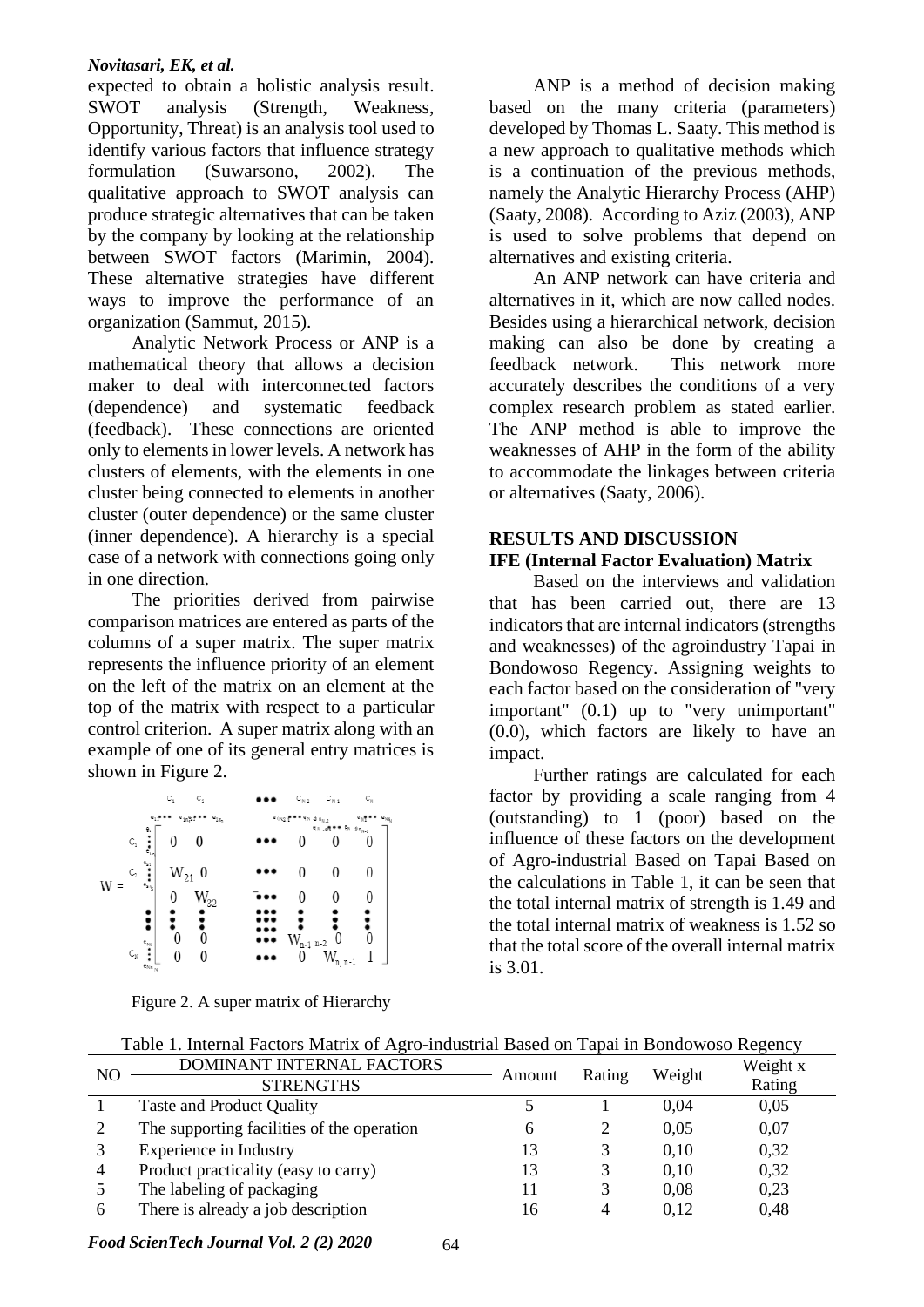# *Application of SWOT and ANP Method …..*

|                | Customer loyalty                               | 4     |        | 0.03   | 0,03     |
|----------------|------------------------------------------------|-------|--------|--------|----------|
| N <sub>O</sub> | <b>WEAKNESSES</b>                              | Total | Rating | Weight | Weight x |
|                |                                                |       |        |        | Rating   |
|                | Limited source of funds                        | 11    | 2.75   | 0,08   | 0,23     |
|                | Lack of promotion                              | 12    | 3,00   | 0,09   | 0,27     |
| 3              | Products are not optimal                       | 15    | 3,75   | 0,11   | 0,42     |
| 4              | The technology used is still simple            | 5     | 1,25   | 0,04   | 0,05     |
|                | The level of education of workers is still low | 16    | 4,00   | 0,12   | 0,48     |
| 6              | Products are easily damaged                    | 6     | 1,50   | 0,05   | 0,07     |
| TOTAL          |                                                | 133   |        | 1,00   | 3,01     |

## **EFE (External Factor Evaluation) Matrix**

Based on the interviews and validation conducted, 11 indicators were obtained which are external indicators (opportunities and threats) of the agroindustry Tapai in Bondowoso Regency. Based on the calculations in Table 2, it can be seen that the total external opportunity matrix is 1.80 and the total external threat matrix is 1.11 so that the total external matrix score is 2.92.

Table 2. External Factors Matrix of Agro-industrial Based on Tapai in Bondowoso Regency

| N <sub>O</sub>                                                                     | DOMINANT EXTERNAL FACTORS                        | Total |        |        | $\circ$<br>Weight x |
|------------------------------------------------------------------------------------|--------------------------------------------------|-------|--------|--------|---------------------|
|                                                                                    | <b>OPPORTUNITIES</b>                             |       | Rating | Weight | Rating              |
|                                                                                    | Technological developments are advancing         | 13    | 3      | 0,12   | 0,38                |
| 2                                                                                  | The image of eating is typical of the area       |       | 2      | 0,06   | 0,11                |
| 3                                                                                  | Open market domestic and overseas                | 14    | 4      | 0,13   | 0,44                |
| Higher population growth<br>4<br>Training and coaching from local governments<br>5 |                                                  | 16    | 4      | 0,14   | 0,57                |
|                                                                                    |                                                  | 11    | 3      | 0,10   | 0,27                |
| 6                                                                                  | The absence of a fixed supplier of raw materials |       |        | 0,04   | 0,04                |
| N <sub>O</sub>                                                                     | <b>THREAT</b>                                    | Total | Rating | Weight | Weight x            |
|                                                                                    |                                                  |       |        |        | Rating              |
|                                                                                    | Fluctuating production costs                     | 4     | 1,00   | 0,04   | 0,04                |
| 2                                                                                  | Raw materials are hard to come by                |       | 1,75   | 0,06   | 0,11                |
| 3                                                                                  | Raw materials are seasonal                       | 11    | 2,75   | 0,10   | 0,27                |
| 4                                                                                  | Bondowoso area is less strategic                 | 12    | 3,00   | 0.11   | 0,32                |
|                                                                                    | The absence of substitution products             | 13    | 3,25   | 0,12   | 0,38                |
| <b>TOTAL</b>                                                                       |                                                  | 112   |        | 1,00   | 2,92                |

# **IE Matrix for Positioning**

The value obtained from the IFE and EFE matrices will be entered into the Internal-External matrix to map the position of the Tapai agroindustry in Bondowoso Regency. This Internal-External Matrix positions the production in a nine-cell view. This IE matrix is based on two key dimensions, namely the total IFE weight score on the X axis and the EFE weight score on the Y axis. Based on the IFE and EFE Matrix, it can be seen that the position on the X axis at point 3.01 and the position on the Y axis at point 2.92.

The SWOT matrix is a tool used to help determine strategies by considering strengths, weaknesses, opportunities and threats. The SWOT matrix consists of the SO (Strengths Opportunities) strategy, the WO (Weakness

Opportunities) strategy, the ST (Strengths Threats) strategy and the WT (Weakness Threats) strategy. Based on the analysis through the IE matrix, it can be found that the Tapai agroindustry in Bondowoso Regency is in quadrant IV. Where companies that are in the 4th quadrant include companies described as Keep and Maintain (Rangkuti, 2006), this quadrant is very suitable for implementing the following strategies:

• SO strategy

- 1. Maintaining the quality of the Tapai produced with the latest technology and expanding the marketing network (S1, S4, S5, S6, S7, O1, O2, O3, O5).
- 2. Maintain and improve the performance of the existing supply chain by creating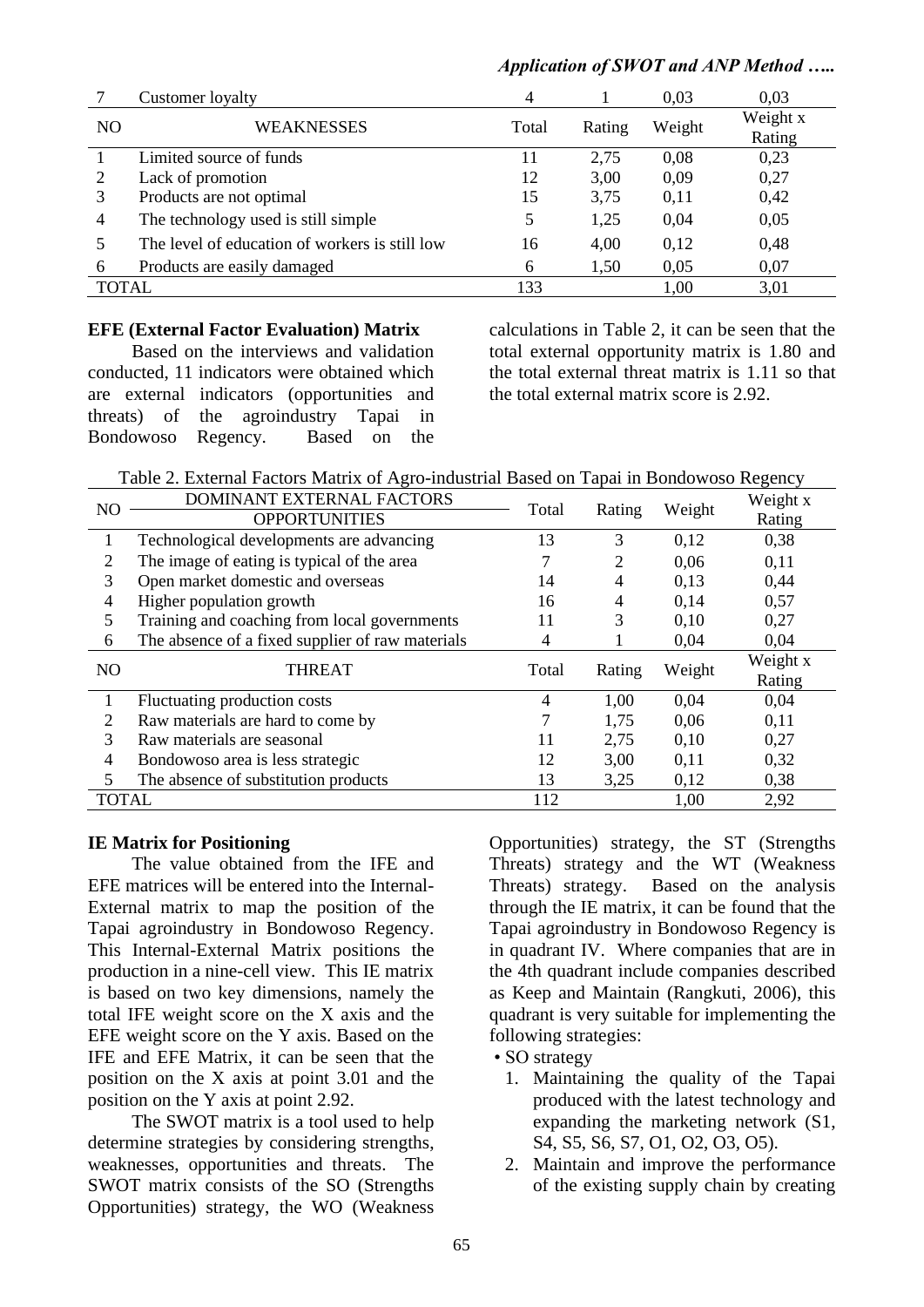# *Novitasari, EK, et al.*

an institutional system in the form of a cooperative (S2, S3, O4, O6).

- WO strategy
	- 1. Strengthen capital for the Tapai agroindustry business and increase promotion by conducting training (W1, W2, W3, W4, W5, W6, O1, O2, O3, O4, O5, O6).
- ST strategy
- 1. Developing clean Tapai production, improving quality through good postharvest, and making regulations for business partners (S1, S2, S2, S3, S4, S5, S6, S7, T1, T2, T3, T4, T5).
- WT strategy
	- 1. Creating good cooperation with investors (W1, W2, W3, W4, W5, W6, T1, T2, T3, T4, T5, T6)



Figure 3. Matrix of IE Agroindustri Based on Tapai in Bondowoso Regency

# **Analytical Network Process (ANP)**

In determining strategic priorities using the Analytical Network Process (ANP) approach, modeling is first carried out using Super Decisions software. From ANP modeling, a pairwise comparison matrix was carried out. In the pairwise comparison matrix,

there is a relationship between the elements in one cluster (inner dependence) and the relationship between elements between different clusters (outer dependence) (Sugiyono, 2012). Figure 4 shows the ANP model using Super Decisions.



Figure 4. ANP model of agroindustry Tapai development strategy using Super Decisions **Tapai Agroindustry Strategy Priority in Bondowoso Regency** After ANP modeling, pairwise comparisons, prioritization of production

*Food ScienTech Journal Vol. 2 (2) 2020*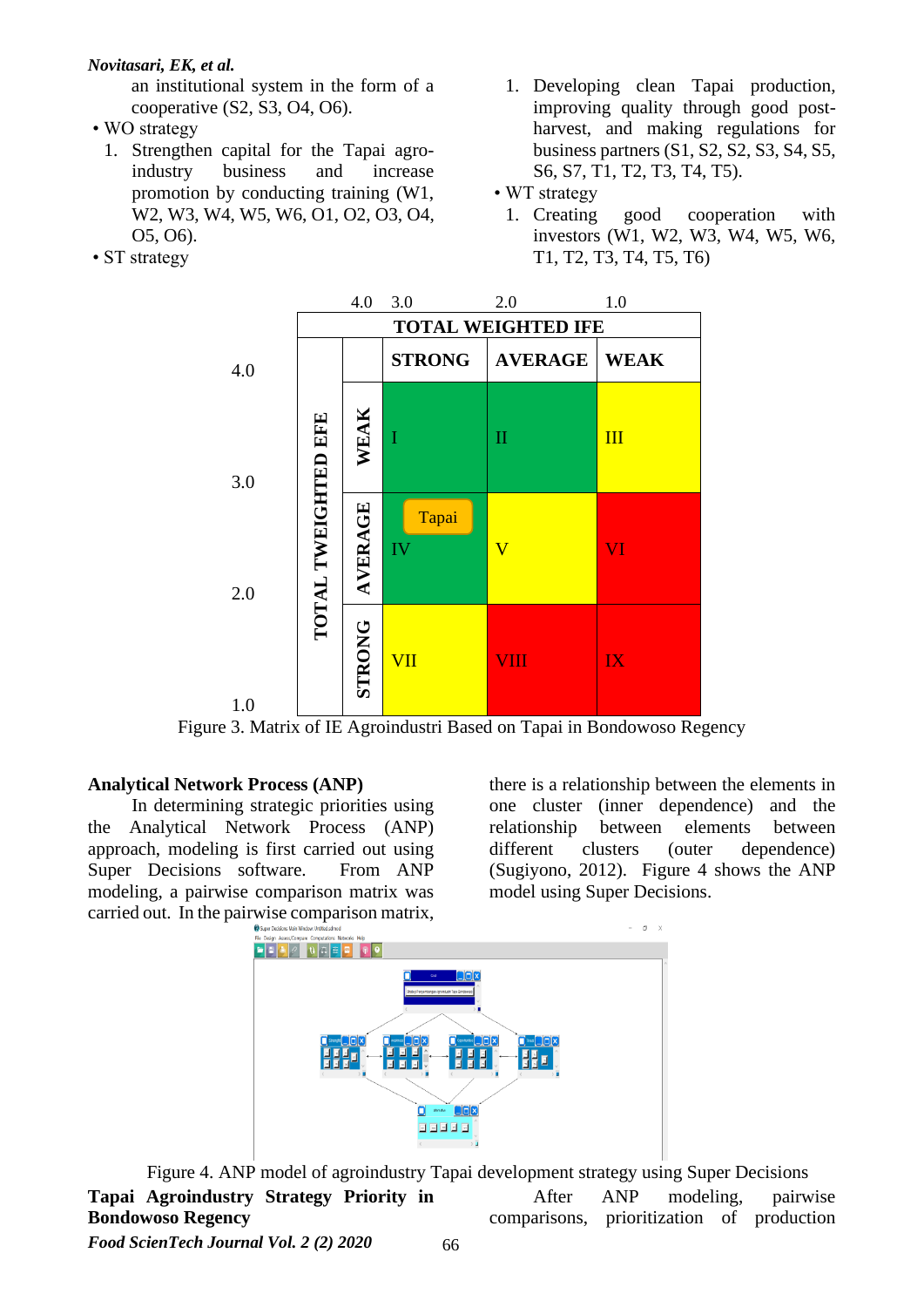development strategies is obtained with the help of Super Decision Software. From the results of calculations using Super Decisions, the priority for the development of the Tapai agroindustry development strategy in Bondowoso Regency is obtained. Figure 5 shows the ranking of each available alternative. Based on the above, it can be seen that the alternative strategy with the highest value is the WO strategy, namely:

Strengthen capital for the Tapai agroindustry business and increase promotion by conducting training. Strengthening capital can be done by providing guidance, institutional empowerment development and farm management by establishing cooperatives or Tapai associations. The institutional role is very much needed in the development of the Tapai Agroindustry, it aims to make a good welfare allocation at the farmer level. With the background of farming conditions such as low land ownership scale, traditional farming systems and various product quality, the development of the Tapai agroindustry requires an institution such as the Cassava Farmers Association. This must be supported by adequate human resources.

| <b>Name</b>     | Graphic |          | <b>Ideals Normals Raw</b> |          |
|-----------------|---------|----------|---------------------------|----------|
| SO <sub>1</sub> |         | 0.752822 | 0.226378                  | 0.095683 |
| SO <sub>2</sub> |         | 0.268951 | 0.080875                  | 0.034183 |
| <b>ST</b>       |         | 0.452267 | 0.135999                  | 0.057483 |
| <b>WO</b>       |         | 1.000000 | 0.300706                  | 0.127099 |
| <b>WT</b>       |         | 0.851470 | 0.256042                  | 0.108221 |

Figure 5. Results of priority analysis of the Tapai agroindustry development strategy using Super Decisions

# **CONCLUSION**

Based on the research that has been carried out by researchers in determining the strategy for the development of the Tapai agroindustry in Bondowoso Regency, it can be concluded that there are 5 alternative strategies obtained in the Tapai agroindustry development strategy in Bondowoso Regency. The priority strategy is carried out using the (ANP) approach. Based on calculations using Super Decisions, a priority strategy is obtained, namely the WO strategy, namely strengthening capital for the Tapai agroindustry business and increasing promotion by conducting training.

# **ACKNOWLEDGEMENT**

Authors wishing to acknowledge assistance or encouragement from Ministry of Education and Culture, because this research was part of the 2019 Higher Education grant applied research.

# **REFERENCES**

- Aziz IJ. 2003. Analytic Network Process with Feedback Influence: A New Approach to Impact Study. Paper for Seminar Organized by Department of Urban and Regional Planning, University of Illinois at Urbana-Campaign.
- Badan Pusat Statistik Kabupaten Bondowoso. 2018. Statistik Indonesia Tahun 2018. Jakarta Pusat: Badan Pusat Statistik
- Beltran PA, Gonzalez FC, Ferrando JPP, Rubio AP. 2014. An AHP (Analytic Hierarchy Process) ANP (Analytic Network Process) - based multi-criteria decision approach for the selection of solar-thermal power plant investment projects. Energy (66), 222-238.
- David, FR. 2013. Strategic Management Concept & Cases, Eigth Edition., Prentice Hall International, Inc.
- Gurel E. 2017. SWOT Analysis: A Theoritical Review. The Journal of International Social Research: 10 (51).
- Hermanuadi D, Brilliantina A, Sari EN. 2018. Determination of Agro-Industry Area Based on Cassava Commodity in Bondowoso Regency. IOP Conf. Series. Earth and Environmental Science 207 (2018) 012010.
- Hermanuadi D, Brilliantina A, Sari EN. 2020. Decision Support System For Selecting Strategy Of Agroindustry Development Based On "Tapai" In Bondowoso Regency. IOP Conf. Series: Earth and Environmental Science 411 (2020) 012016.
- Kasutjianingati A. Wahyono, Brilliantina A Sari EN. SWOT and Analytical Network Process (ANP) Analysis for Robusta Coffee Bean Development Strategy in Panti District, Jember Regency. IOP Conf. Series: Earth and Environmental Science 411 (2020) 012019.